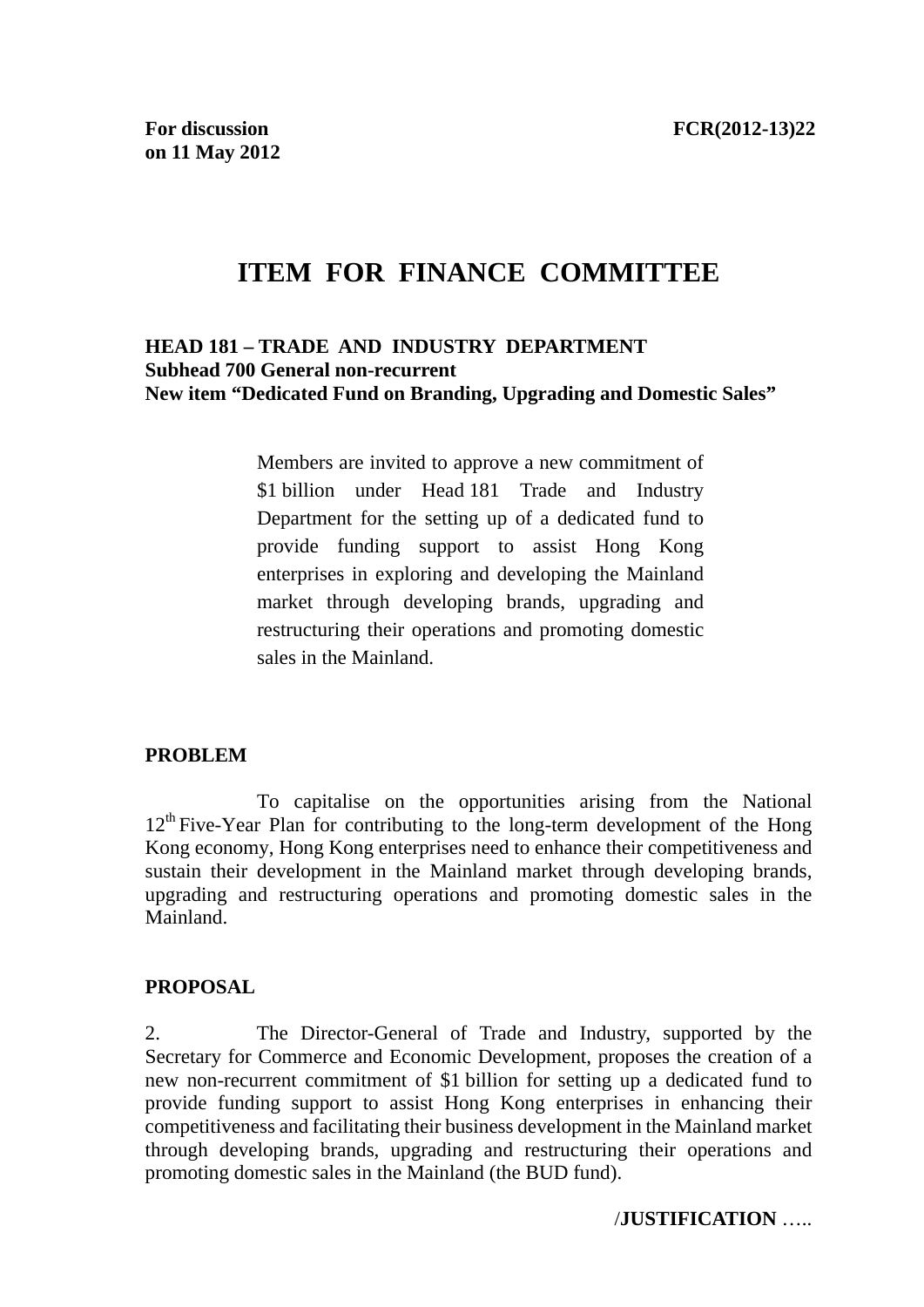### **JUSTIFICATION**

3. Overseas markets are plagued by uncertainty due to the economic downturn in Europe and the relatively weak economy in the United States. On the other hand, the rapid economic development of the Mainland, coupled with the National  $12<sup>th</sup>$  Five-Year Plan which emphasises expanding domestic demand and upgrading and restructuring of industries, has opened up an enormous market. Many emerging economies are fiercely competing to tap into the Mainland market. To sustain their business development and to contribute to the long-term development of the Hong Kong economy, Hong Kong enterprises must seize the opportunity to enhance their competitiveness in the Mainland market through developing brands, upgrading and restructuring their operations and promoting domestic sales in the Mainland.

4. At present, there are about 300 000 small and medium enterprises  $(SMEs<sup>1</sup>$  in Hong Kong employing around 1.2 million persons, representing about half of the total number of employees in the private sector. Through our contacts with various trade associations, we understand that many SMEs would like to explore the Mainland domestic market. They see the need to upgrade and restructure their operations or develop brands to enhance their competitiveness in the Mainland market. They need assistance to support their tapping into the Mainland market, particularly in brand development.

5. Given the scope of the existing Government funding schemes, namely the SME Export Marketing Fund (EMF)<sup>2</sup> and SME Development Fund  $(SDF)<sup>3</sup>$  administered by the Trade and Industry Department (TID), these schemes cannot meet the specific funding needs of SMEs in exploring and developing the Mainland market. The EMF provides grants to individual SMEs to participate in export promotion activities on a reimbursement basis, whilst the SDF cannot meet the needs of conducting larger-scale projects of longer duration, especially as brand building and developing the Mainland domestic market require long-term and sustained efforts.

/6. ……

 $\frac{1}{1}$  Manufacturing enterprises with fewer than 100 employees and non-manufacturing enterprises with fewer than 50 employees are regarded as SMEs in Hong Kong.

<sup>2</sup> The SME Export Marketing Fund (EMF) aims at helping SMEs expand their businesses through participation in export promotion activities. The maximum amount of grant for each application will be 50% of the total approved expenditures incurred by the applicant or \$50,000, whichever is the less. The maximum cumulative amount of grants that an SME may obtain from the EMF is \$150,000.

<sup>3</sup> The SME Development Fund (SDF) provides financial support to non-profit-distributing organisations to implement projects which aim at enhancing the overall competitiveness of SMEs in general or in specific sectors. The maximum amount of funding support to each approved project is \$2 million, or 90% of the approved project expenditure, whichever is the less.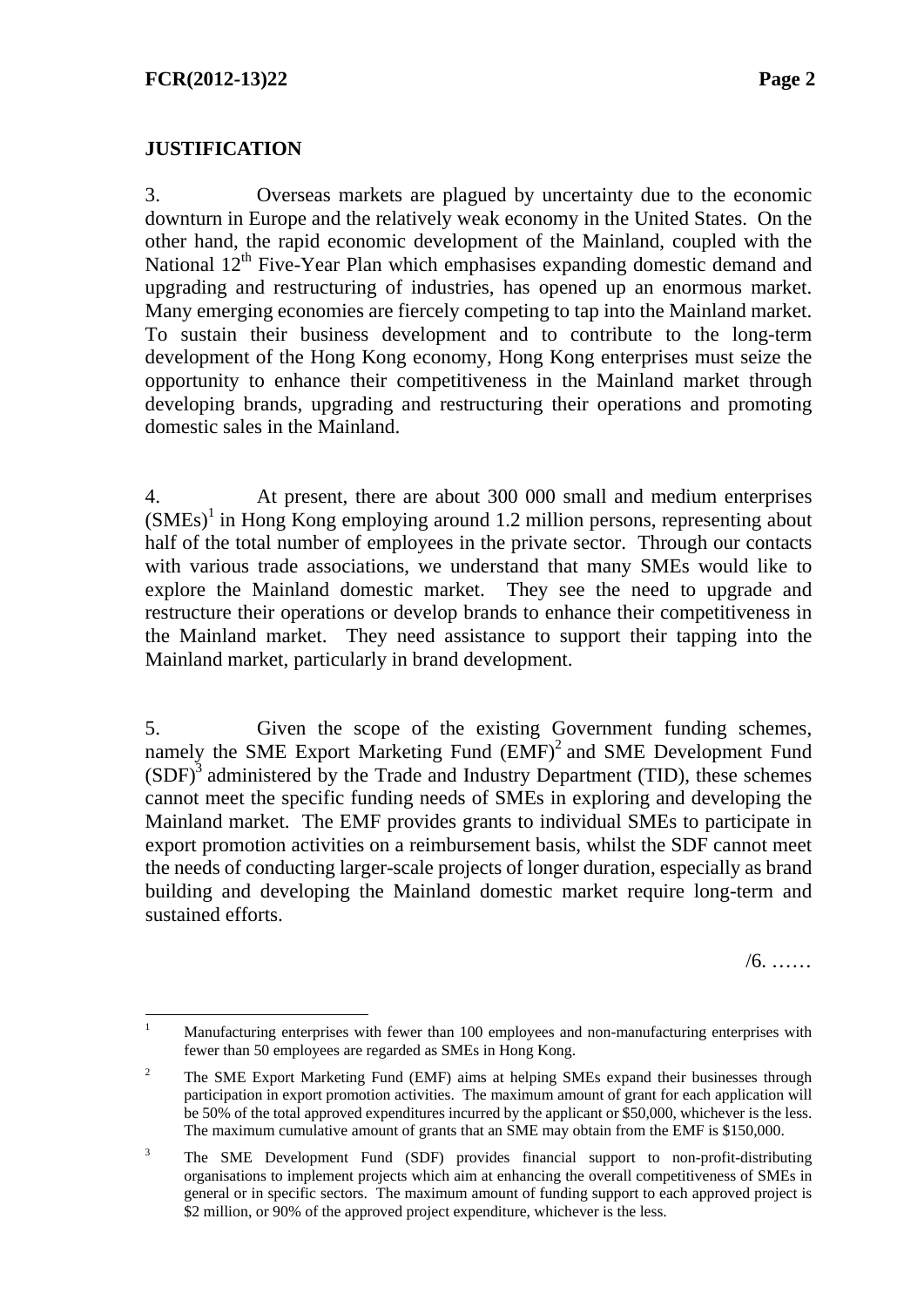Encl. 1

6. The BUD fund will be able to provide timely support to Hong Kong enterprises.

# **The Funding Scope and Principles of the BUD Fund**

7. We propose that subject to the funding balance, the BUD fund will be open for applications for five years, which may be reviewed and extended, if necessary. It is proposed that the BUD fund should comprise the following two parts.

#### (a) Funding for individual enterprises

8. This part of the BUD fund provides funding support to individual Hong Kong enterprises to carry out specific BUD measures. All non-listed enterprises registered in Hong Kong under the Business Registration Ordinance  $(Chapter 310)$  with substantive business operations<sup>4</sup> in Hong Kong are eligible to apply, irrespective of whether they belong to the manufacturing or service sector and whether they already have any business operations in the Mainland. Applicant enterprises have to show, in a holistic business plan, how the proposed measures can enhance their competitiveness and facilitate their business development in the Mainland. Some examples that fall within the scope of the BUD fund are set out at Enclosure 1.

9. If an enterprise requires external expertise to help develop the plan, it may also apply for funding under the BUD fund to engage a qualified service provider<sup>5</sup> for this purpose.

 $/10.$ 

 $\frac{1}{4}$  For example, a shell company will not be regarded as having substantive business operations in Hong  $Kong.$ <sup>5</sup> The cy

The current plan is that a qualified service provider should comply with the following requirements at the time of project application:

<sup>(</sup>i) having registered in Hong Kong under the Business Registration Ordinance (Chapter 310) for at least one year;

<sup>(</sup>ii) having at least one principal possessing five years or more practical experience of providing consultancy services related to branding, upgrading and restructuring and/or domestic sales for enterprises in Hong Kong or the Mainland. The principal must be actively engaged in the consultancy study throughout the whole study period; and

<sup>(</sup>iii) having completed at least five projects in branding, upgrading and restructuring and/or domestic sales.

The above requirements would be subject to review and revision from time to time.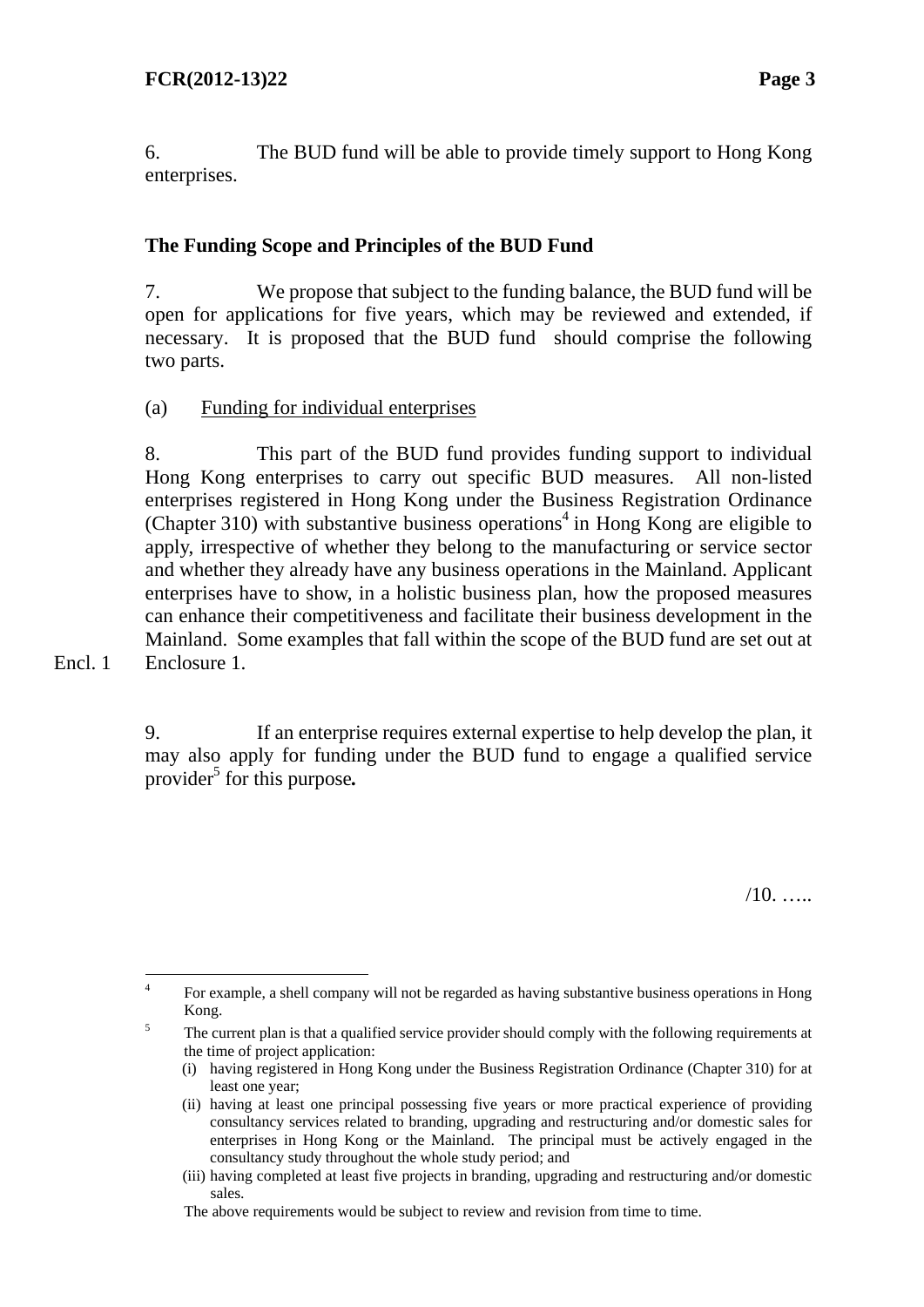10. Funding would be provided on a matching basis, i.e. the Government will cover a maximum of 50% of the total approved project cost and the enterprise has to contribute no less than 50% of the total approved project cost in cash. During the tenure of the BUD fund, each enterprise may obtain funding for a maximum of three approved projects. Each project should be completed within 24 months. The cumulative funding ceiling per enterprise under the BUD fund is \$500,000.

 11. To assist enterprises in meeting the financing needs at the start-up of the project, an initial payment may be payable. Subsequent payment(s) will be effected on a reimbursement basis upon the acceptance of the required progress/final report(s) and audited accounts by the Government.

#### (b) Funding for non-profit-distributing organisations

12. This part of the BUD fund provides funding support to non-profit-distributing organisations (e.g. trade and industrial organisations, professional bodies or research institutes) to undertake projects which can assist Hong Kong enterprises in general or in specific sectors in developing their brands, upgrading and restructuring their business operations, and promoting domestic sales in the Mainland so as to enhance their overall competitiveness in the Mainland market. All non-profit-distributing organisations in Hong Kong<sup>6</sup> are eligible to apply.

13. The design and operation of this part of the fund is largely based on the existing SDF administered by TID. In view that brand building and developing the Mainland domestic market will require relatively long-term and sustainable efforts, we propose that this part of the BUD fund should meet the needs of conducting larger-scale projects of longer duration. The maximum duration of a project will be three years. The maximum amount of funding support for each approved project is \$5 million, or 90% of the approved project expenditure, whichever is the less. The applicant has to contribute the remaining 10% of the project expenditure, which may be in cash, in kind or in the form of sponsorship. An initial payment would be made to facilitate the start-up of the project. Subsequent payment(s) will be effected upon the acceptance of progress report(s) and audited accounts. The applicant will be required to share the results and deliverables of the project widely with the industry.

/**Programme** …..

 $\frac{1}{6}$  The applicant should either be a statutory organisation or an organisation registered under the laws of the Hong Kong Special Administrative Region.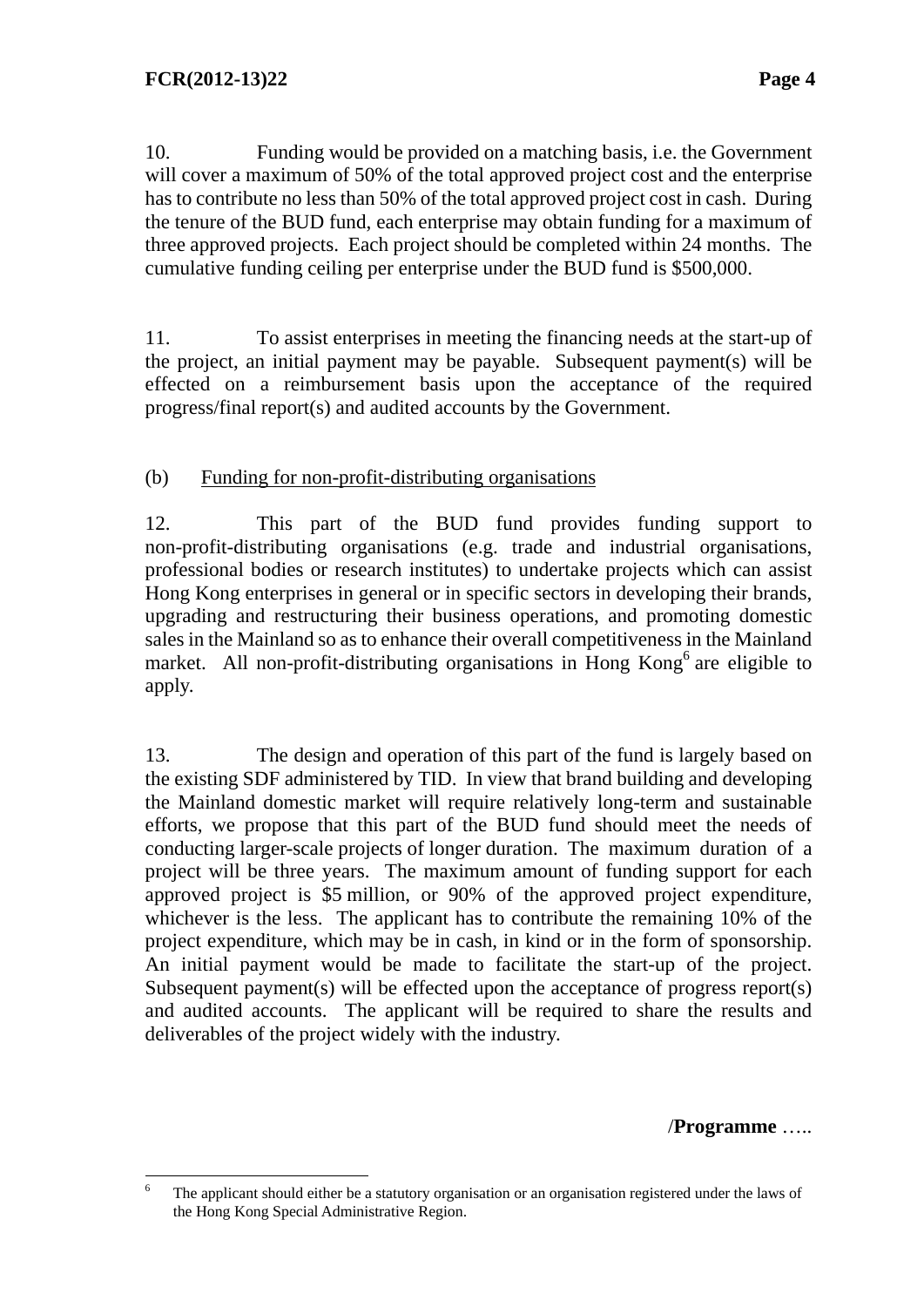#### **Programme Implementation**

#### (a) Funding for individual enterprises

14. All applications will be considered by a Programme Management Committee (PMC) to be set up to oversee the implementation of this part of the BUD fund. The PMC will be chaired by a senior government official. Membership of the committee will be drawn from, *inter alia*, the trade, SME associations, and those with expertise or experience in BUD. An Inter-departmental Committee (IDC), comprising members from relevant government departments, such as TID, Innovation and Technology Commission, Environmental Protection Department, Create Hong Kong and Information Services Department, will be set up to support the PMC. The IDC will vet all project applications before submitting its recommendations to the PMC for consideration and approval.

#### *Hong Kong Productivity Council as the Implementation Partner*

15. Developing brands, upgrading and restructuring business operations and promoting domestic sales in the Mainland market are specialised subjects requiring professional knowledge. Unlike existing funding schemes administered by TID, applications to be received under this part of the BUD fund involve, *inter alia*, business plans and initiatives put forward by individual enterprises in specific industries and markets. Extensive professional input from someone which is close to the business sector, understands their needs and has the experience and expertise in assisting the Hong Kong enterprises in developing brands, upgrading and restructuring operations and promoting domestic sales in the Mainland is essential. In order to effectively handle project applications from enterprises and monitor the implementation progress of approved projects, we intend to engage the Hong Kong Productivity Council (HKPC) as a partner to implement the enterprise part of the BUD fund in the light of its mission, and more importantly its expertise and experience in the Mainland market.

16. The HKPC is a multi-disciplinary organisation dedicated to promoting productivity excellence of the industry through the provision of integrated support across the value chain of the industry. Its work includes assisting local manufacturers in industrial upgrading, business transformation or relocating their operations; assisting the Hong Kong enterprises and industries in leveraging

 $\sqrt{on}$  …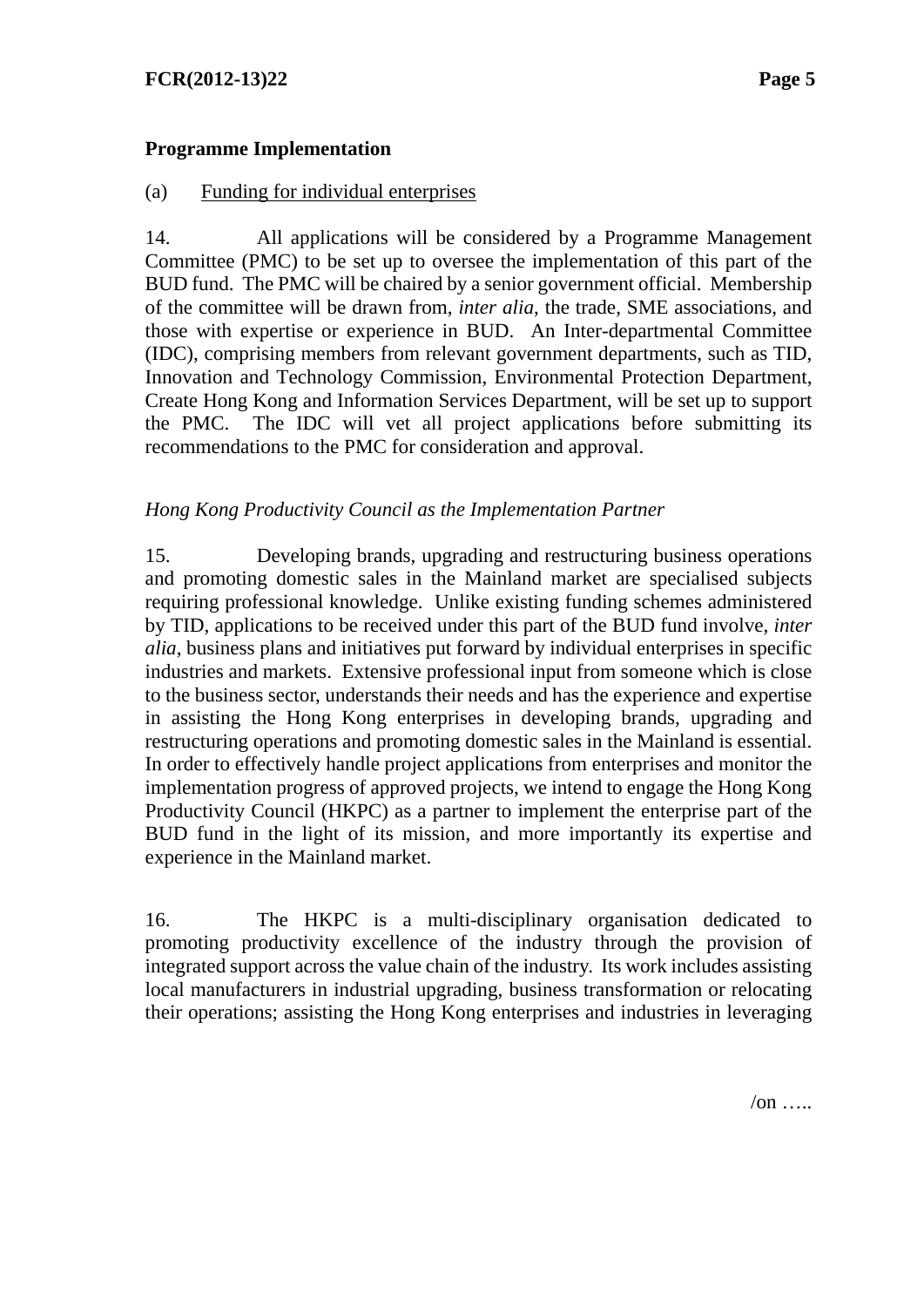on the business opportunities arising from the Mainland and Hong Kong Closer Economic Partnership Arrangement; and enhancing its support to the Hong Kong enterprises operating in the Pearl River Delta through its subsidiary consulting firms set up in Guangzhou, Shenzhen and Dongguan. Examples of relevant initiatives in recent years include  $-$  (i) partnering with an SME association, the HKPC conducted case studies on Hong Kong enterprises, provided expert advice to them on how to develop the domestic market in the Mainland and published a guidebook entitled "The Practical Guidebook for Smart Domestic Sales in China" for the trade's reference; (ii) through providing professional evaluation and improvement proposals in programmes such as "Transformation, Upgrade and Relocation to Unveil a New Horizon" (TURN) and DG-TURN (a project collaborated with Dongguan Bureau of Foreign Trade and Economic Cooperation), the HKPC has facilitated the business enhancement and transformation of Hong Kong manufacturers in the region; and (iii) starting from 2008, the HKPC has been engaged as the secretariat for "Cleaner Production Partnership Programme" introduced by the Environmental Protection Department, responsible for receiving and vetting applications, monitoring the project progress, etc. We consider that the HKPC is the most suitable implementation partner for delivering the initiative.

17. The HKPC will act as the secretariat to the PMC. Its work will include planning and organising publicity and promotional activities, receiving and undertaking initial vetting of applications, coordinating the further vetting of project applications by the IDC and PMC, monitoring the progress of the approved projects, disbursing funds for approved projects, and providing general advice on the application procedures, etc to enterprises. The Government will disburse a total of \$60 million to the HKPC to cover the bulk of the expenses incurred for implementing the enterprise part of the BUD fund. The amount includes a total of \$56 million for staff and other operating costs of a dedicated team to be set up for programme management, administrative support and project monitoring and a total of \$4 million for various publicity and promotional activities and other necessary expenses such as audit fees. The HKPC would be responsible for the rest of the relevant expenditures which amount to about \$17 million in terms of professional manpower support to supervise, monitor and review the work of the secretariat, venue rentals and other ancillary technical and support services.

#### (b) Funding for non-profit-distributing organisations

18. Same as the existing SDF, applications will be considered by a vetting committee to be chaired by a senior government official, with members drawn from different disciplines of the trade and industry. The vetting committee will meet regularly to consider the applications received. TID will provide secretariat services to implement this part of the BUD fund.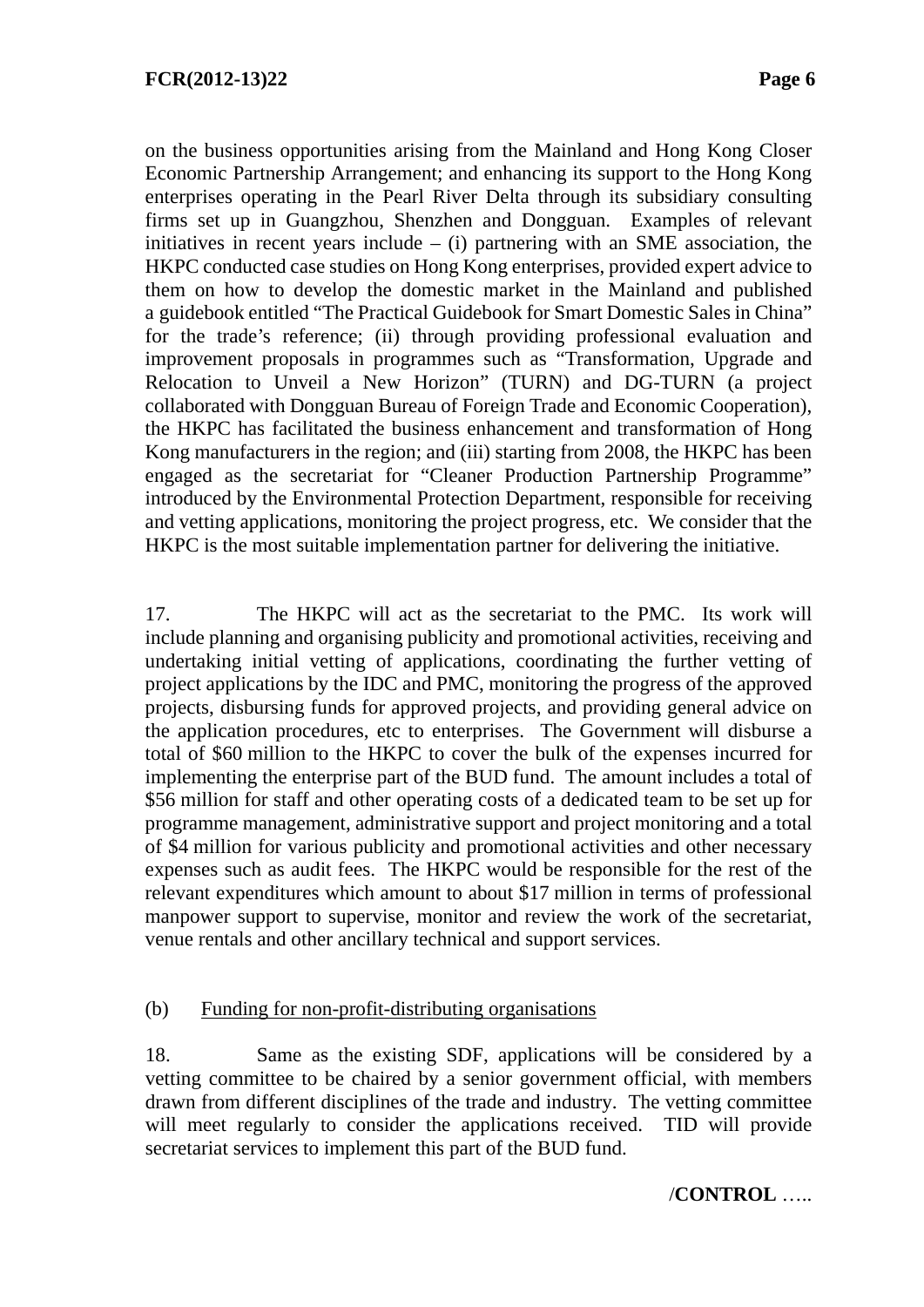#### **FCR(2012-13)22 Page 7**

# **CONTROL AND REVIEW MECHANISM**

#### (a) Funding for individual enterprises

19. As mentioned in paragraph 14 above, a new PMC, supported by an IDC, will be set up to oversee the implementation of the enterprise part of the BUD fund. It will endorse a set of application guidelines as well as assessment and funding criteria, consider and approve project applications, monitor the implementation and evaluate the outcome of approved projects, regularly review and monitor the overall progress of the programme and evaluate the effectiveness of the programme and if required, endorse measures to improve the operation of the programme.

20. To ensure the proper use of public money, guiding principles for assessment of project applications will be set. Subject to further deliberation by the proposed PMC, our intention is that project applications received from the enterprises would be assessed*, inter alia,* according to the following guiding principles -

- (i) the project should lead to immediate or long-term business development in the Mainland in the specific BUD area(s);
- (ii) the project should have good prospects of improving the competitive advantage of the applicant or its product/service in the Mainland;
- (iii) the project should have concrete deliverables to facilitate progress monitoring and evaluation of project outcome;
- (iv) the project should include solid actions for developing the Mainland market; and
- (v) the project should have a reasonable budget with itemised cost breakdown and detailed justifications of costs and expenses.

21. Regarding approved projects undertaken by individual enterprises, suitable measures will be put in place to guard against duplication in the source of funding and possible abuse (e.g. enterprises will not be eligible for funding under the BUD fund in respect of projects that they have already obtained other source(s) of government funding support; funding provided must not be used to subsidise the normal operating expenses of the enterprise; and certain expenditures, like external audit fees, may be subject to caps). Project completion reports and audited accounts will be required upon project completion. Depending on the duration of the projects, interim progress reports and annual audited accounts may be required.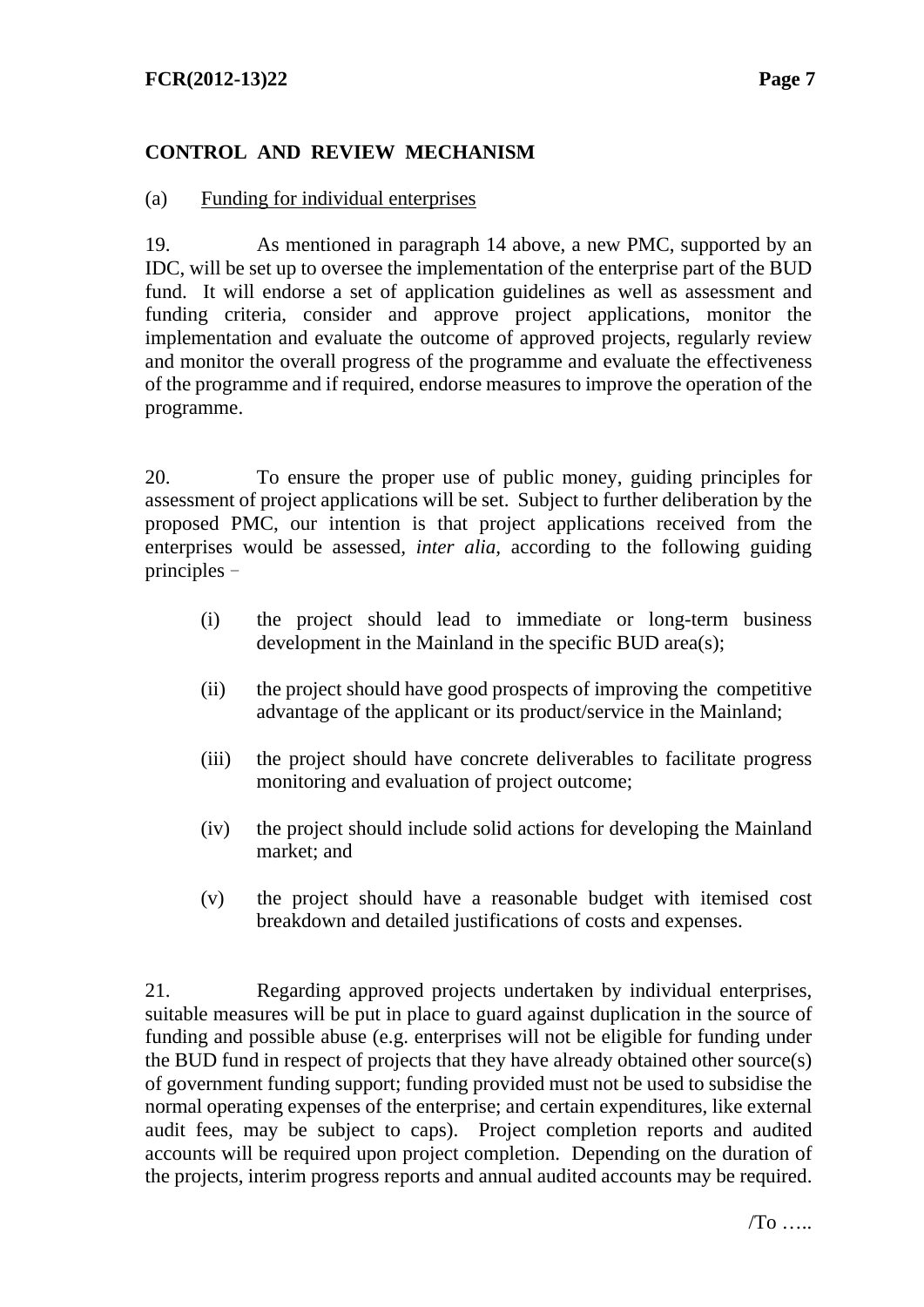To enhance monitoring of the approved projects, the HKPC will conduct on-site checking of selected projects, apart from reviewing progress and final reports submitted by the enterprises. To facilitate the assessment of the benefits brought about by the approved projects to the Hong Kong economy, the funded enterprises would be required to provide relevant information such as the number of additional staff employed in Hong Kong for implementing the project and to be employed in Hong Kong as a result of better business development in the Mainland, and the business sectors in Hong Kong engaged in the implementation of the project, etc, in their reports submitted to the PMC upon project completion.

22. To ensure the prudent use of public money, credible mechanisms on monitoring and control, as well as project assessment and overall evaluation of the effectiveness of the programme will be put in place. The Government will enter into an agreement with the HKPC setting out the rights and obligations of the two parties, including monitoring and control mechanisms to be implemented to safeguard the use of public funds. In particular, the HKPC will be invited to draw up annual implementation plans and financial estimates, and the Government will disburse funding to the HKPC upon the approval of the annual implementation plan and financial estimate by the PMC. The HKPC will also be required to submit regular progress reports to the PMC. In the progress reports, the HKPC will have to provide information such as implementation progress, problems encountered, remedial measures taken to tackle problems, and interim findings and evaluation of the programme, etc. The HKPC will also be required to submit annual and final audited accounts for the operation of the enterprise part of the BUD fund audited by an independent auditor.

#### (b) Funding for non-profit-distributing organisations

23. As mentioned in paragraph 18 above, applications will be considered by a vetting committee. As the implementation agent, TID would put in place suitable measures to guard against duplication of funding support to the same proposal and possible abuse of this part of the BUD fund, e.g. organisations will not be eligible for funding in respect of projects which have already obtained other source(s) of government funding support. To monitor the progress and effectiveness of the approved projects, TID and the vetting committee will consider relevant information in the progress and final reports submitted by the non-profit-distributing organisations to evaluate the results of individual projects with a view to assessing the overall effectiveness of this part of the BUD fund. Same as individual enterprises receiving funding support under the BUD fund, non-profit-distributing organisations receiving funding support would also need to provide information such as the number of enterprises and the sectors in Hong Kong benefitted from the project, and the number of additional staff employed in Hong Kong for implementing the project, etc. Such information will facilitate the assessment of the benefits brought about by the approved projects to the Hong Kong economy.

#### /**EXPECTED** …..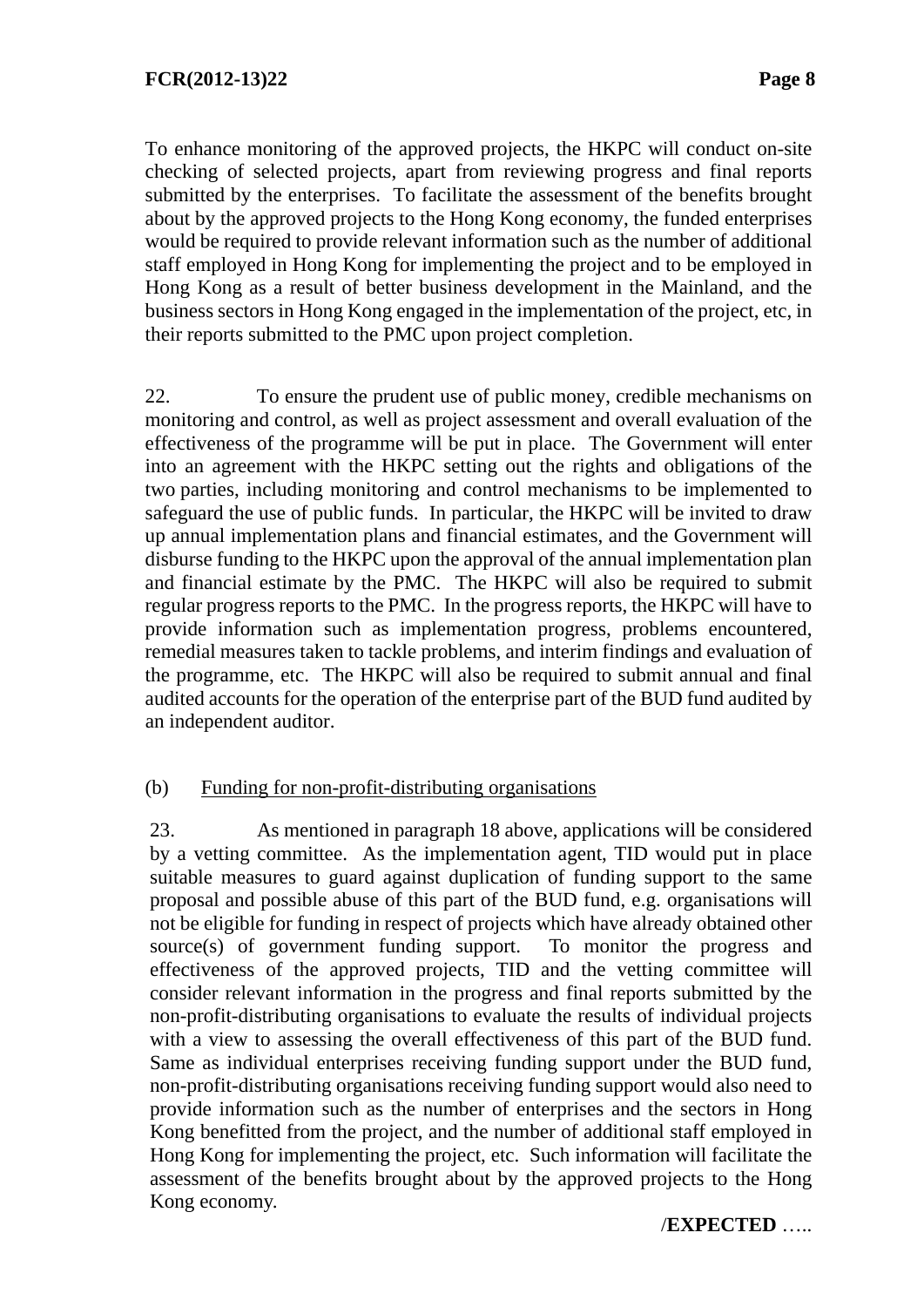# **EXPECTED BENEFITS**

#### (a) Funding for individual enterprises

24. Since all non-listed enterprises registered in Hong Kong under the Business Registration Ordinance (Chapter 310) are eligible to apply for the enterprise part of the BUD fund, provided that they have substantive business operations in Hong Kong, and given that SMEs constitute around 98% of all enterprises in Hong Kong and account for about 50% of the total employment in the private sector<sup>7</sup>, we expect that the main beneficiaries of the enterprise part of the BUD fund will be SMEs. Successful implementation of this part of the BUD fund will benefit the Hong Kong economy on several fronts -

- (i) The eligibility of enterprises is regardless of whether they are engaged in manufacturing or service industries or whether they have set up business operations in the Mainland. If Hong Kong enterprises receiving funding support under the BUD fund can better develop their businesses in the Mainland, it would benefit their business operations in Hong Kong, and thus help preserve employment and create new job opportunities in Hong Kong. In fact, many Hong Kong enterprises that have set up operations in the Mainland still maintain their headquarters and major operations (e.g. supply chain management, product innovation, quality control, wholesale and distribution, as well as sales and marketing) in Hong Kong, so as to fully capitalise on Hong Kong's strengths;
- (ii) Enhanced business development would further generate needs for professional services or other services (such as financial services, advertising and logistics, etc.) in Hong Kong, thereby benefitting different sectors of the Hong Kong economy; and
- (iii) As mentioned in paragraph 9 above, Hong Kong enterprises may make use of the BUD fund to engage qualified local consultants to help develop a holistic business plan. Enterprises that have successfully obtained funding support under the BUD fund will also likely need to engage the services of other relevant sectors in Hong Kong (e.g. marketing, advertising, management consultancy, testing and certification, etc) to implement the approved projects.

In gist, apart from the funded Hong Kong enterprises, other related business sectors in Hong Kong will also be able to participate directly and benefit from the BUD fund. Further elaboration on the expected benefits brought about by BUD fund projects is set out in Enclosure 2.

 $/(b)$  .....

Encl. 2

 $\overline{a}$ 

<sup>7</sup> There are about 300 000 SMEs in Hong Kong employing around 1.2 million persons, representing about half of the total number of employees in the private sector.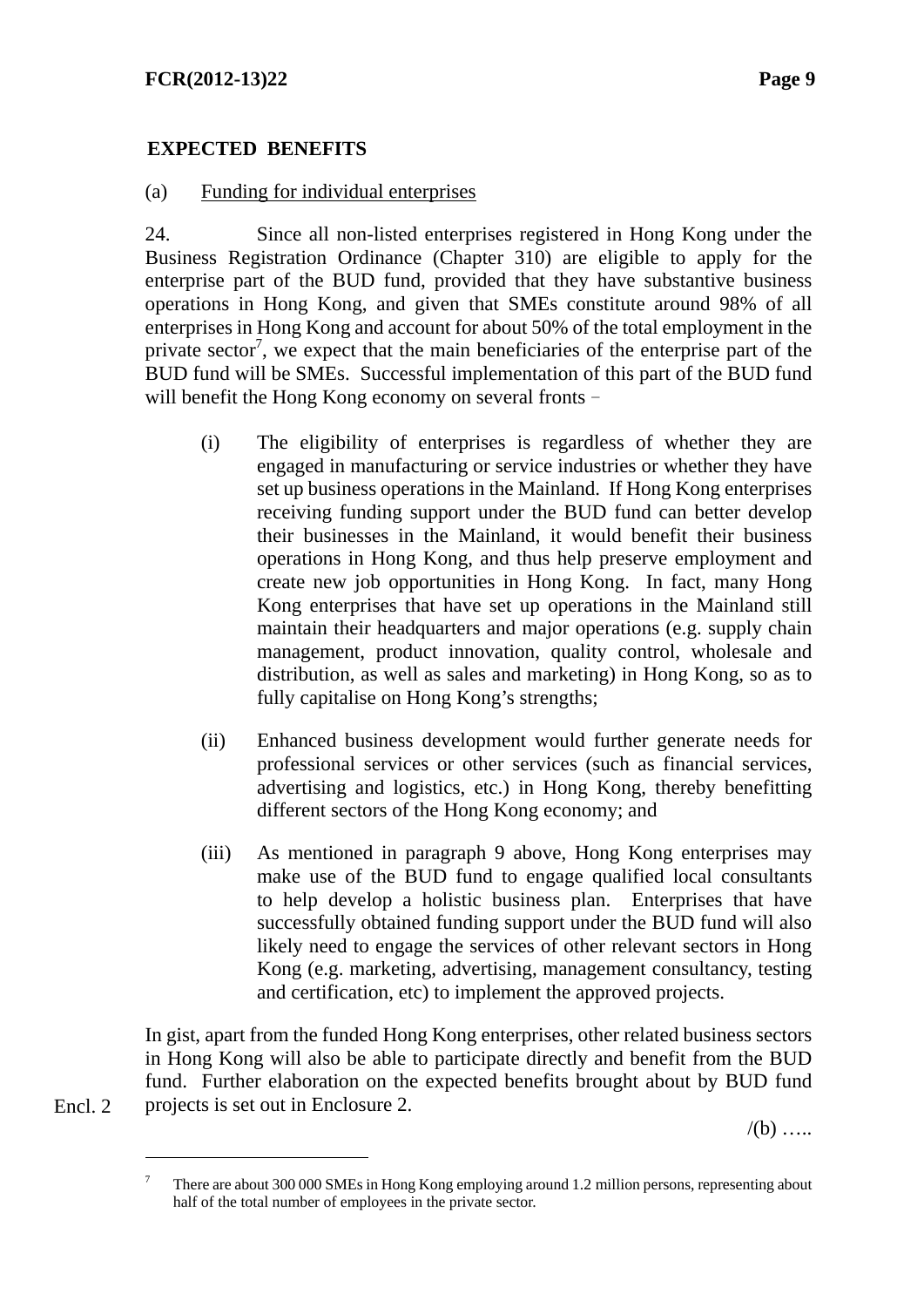#### **FCR(2012-13)22** Page 10

#### (b) Funding for non-profit-distributing organisations

25. Since the approved projects should benefit the entire sector concerned and the applicants will be required to share the results and deliverables of the projects widely within and across the industries, we anticipate that a large number of Hong Kong enterprises in various sectors will benefit from this part of the BUD fund.

26. As the number of enterprises to be benefitted and job opportunities to be created under the BUD fund would depend on various factors including the number of applications approved, the amount of funding approved, the nature and scale of the approved projects and the sector(s) involved, it is not possible to provide an accurate estimate at this stage. Assuming each enterprise will receive the maximum amount of funding support of \$500,000 and half of the \$1 billion commitment will be provided to enterprises, about 1 000 enterprises can directly benefit from the BUD fund. Taking into account the estimated funding requirement for projects undertaken by individual enterprises and assuming that each project undertaken by non-profit-distributing organisations will receive the maximum amount of funding support of \$5 million, it is estimated that around 90 projects undertaken by non-profit-distributing organisations can be funded.

27. As mentioned in paragraphs 21 and 23 above, we will require successful applicants to provide information such as the number of additional staff employed in Hong Kong for implementing the project, the number of enterprises and the sectors in Hong Kong benefitted, etc, in the project completion reports to facilitate the assessment and evaluation of the benefits brought about by the approved projects to the Hong Kong economy.

#### **FINANCIAL IMPLICATIONS**

Encl. 3

28. The Government's total commitment for the BUD fund is \$1 billion. As the implementation partner for the enterprise part of the BUD fund, the HKPC will contribute about \$17 million as set out in paragraph 17 above. To maximise the flexibility of the use of the BUD fund, we propose not to set separate funding ceilings for the two parts of the BUD fund.For the purpose of budgetary planning, we assume that half of the commitment of the BUD fund, i.e. \$500 million, will be provided to enterprises under the enterprise part of the fund. Taking further into account that \$60 million will be disbursed to the HKPC for implementation of the initiative, around \$440 million will be available for the organisation part of the BUD fund. Detailed breakdown is set out in Enclosure 3.

/29. …..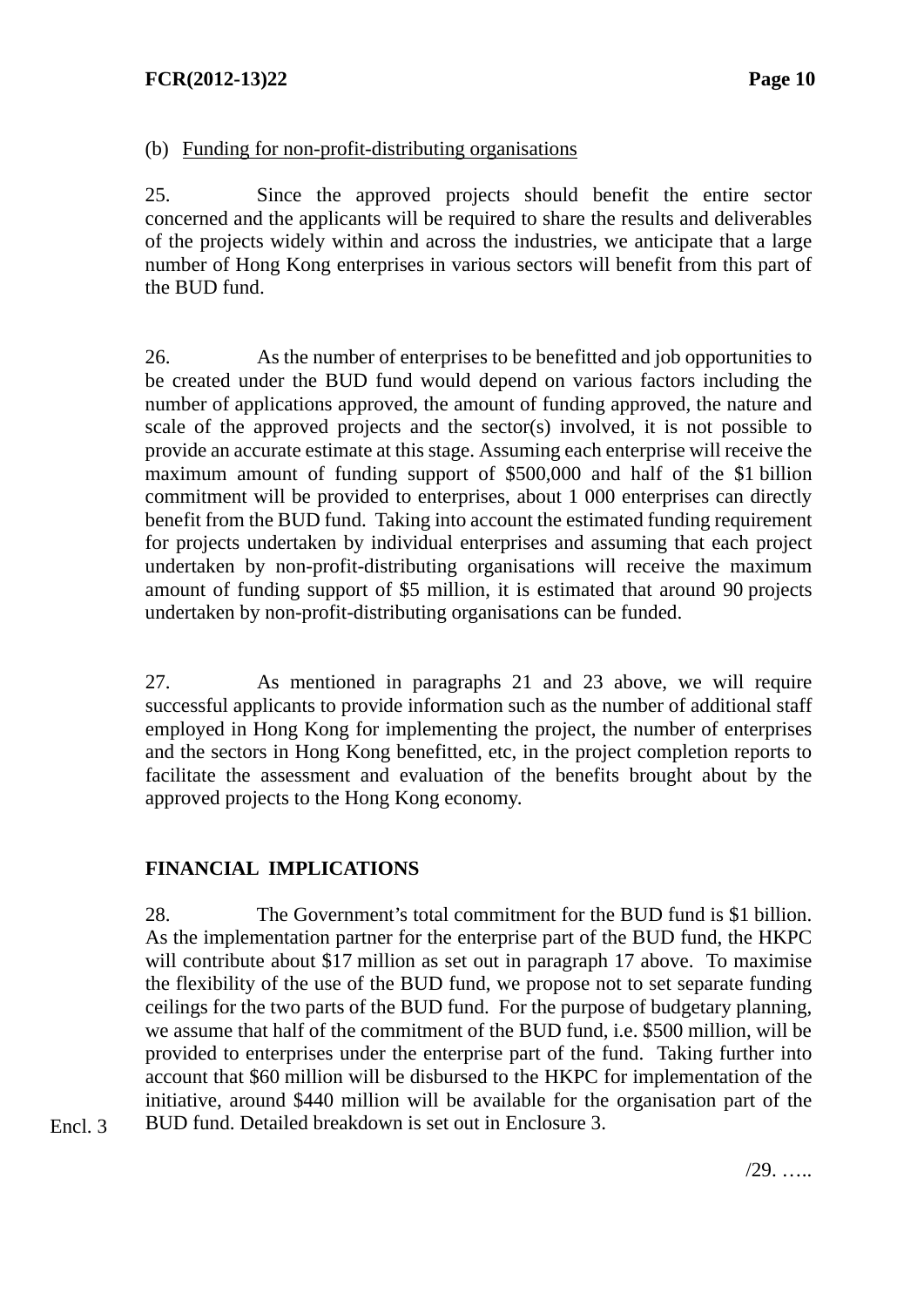| communicing of the $DCD$ rand are provided as follows           |                   |                   |                   |                   |                   |                   |                        |
|-----------------------------------------------------------------|-------------------|-------------------|-------------------|-------------------|-------------------|-------------------|------------------------|
|                                                                 | 2012-13<br>\$2000 | 2013-14<br>\$'000 | 2014-15<br>\$'000 | 2015-16<br>\$'000 | 2016-17<br>\$'000 | 2017-18<br>\$2000 | <b>Total</b><br>\$2000 |
| Funding for<br>(a)<br>individual<br>enterprises                 |                   |                   |                   |                   |                   |                   |                        |
| (i) Funding support<br>for approved<br>projects                 | 75,000            | 125,000           | 125,000           | 100,000           | 67,500            | 7,500             | 500,000                |
| (ii) Implementation<br>cost provided to<br>the HKPC             | 9,000             | 15,000            | 15,000            | 12,000            | 8,100             | 900               | 60,000                 |
| (b) Funding for<br>non-profit-<br>distributing<br>organisations |                   |                   |                   |                   |                   |                   |                        |
| (i) Funding support<br>for approved<br>projects                 | 45,000            | 90,000            | 90,000            | 90,000            | 90,000            | 35,000            | 440,000                |
| Total                                                           | 129,000           | 230,000           | 230,000           | 202,000           | 165,600           | 43,400            | 1,000,000              |

29. The indicative cash flow requirements for the non-recurrent commitment of the BUD fund are provided as follows –

Note: The actual annual funding allocation to enterprises and non-profit-distributing organisations would depend on the number of applications approved, as well as the amount of funding approved for each application. Since funds would be disbursed to approved projects in a phased approach, the actual disbursement of funds, including disbursement to the HKPC, may likely continue up to 2019-20 for overseeing and meeting the requirements of projects approved in the latter phase of the five-year application period.

30. The Commerce and Economic Development Bureau and TID will handle work relating to the BUD fund with existing resources.

#### **IMPLEMENTATION TIMETABLE**

31. Subject to Members' approval of the proposed BUD fund and completion of necessary preparatory work for the introduction of the fund, we plan to launch the BUD fund in the first half of 2012.

#### **PUBLIC CONSULTATION**

32. We have consulted various trade and industrial organisations, SME associations and related parties in drawing up the operational details of the BUD fund. Taking into account the trade's views, we have finalised the operational details of the BUD fund and consulted the Small and Medium Enterprises Committee (SMEC), the Trade and Industry Advisory Board (TIAB) and the Textiles Advisory Board (TEXTAB) in February 2012. Members of SMEC, TIAB and TEXTAB welcomed the proposal.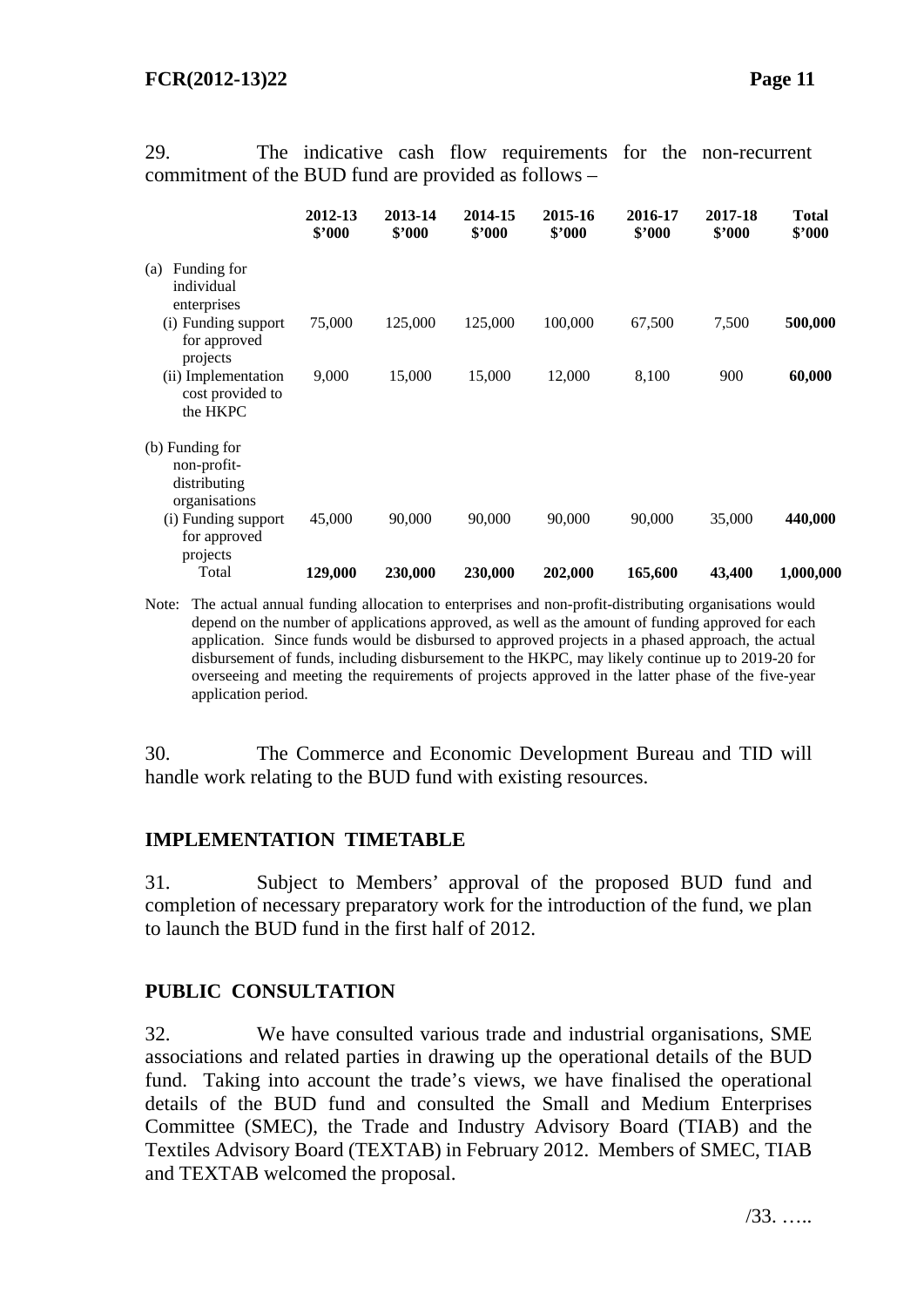33. We consulted the Legislative Council Panel on Commerce and Industry on 20 March 2012. As requested by Members, the Administration provided supplementary information on the effectiveness, expected economic benefits and possible job opportunities to be brought about by the proposed BUD fund for further discussion at the Panel meeting on 17 April 2012. Members are supportive of the proposal. At the Panel meeting, Members requested the Administration to put in place measures to facilitate the assessment and evaluation of the expected benefits to be brought about by the proposed BUD funds to the Hong Kong economy. The proposed relevant measures are now set out in paragraphs 21 and 23 above.

# **BACKGROUND**

34. The National  $12<sup>th</sup>$  Five-Year Plan emphasises expanding domestic demand as well as upgrading and restructuring of industries. During his visit to Hong Kong last August, Vice-Premier LI Ke-qiang reiterated that the Central Government supported the stable development and upgrading and restructuring of Hong Kong enterprises engaged in processing trade<sup>8</sup> in the Mainland. To help the Hong Kong enterprises capture the opportunities arising from the National  $12<sup>th</sup>$  Five-Year Plan, the Chief Executive announced in the 2011-12 Policy Address the proposal to set up a dedicated fund of \$1 billion to assist them in exploring and developing the Mainland market through developing brands, upgrading and restructuring their operations and promoting domestic sales in the Mainland.

-----------------------------

Commerce and Economic Development Bureau Trade and Industry Department May 2012

 $\overline{a}$ 8 Processing trade generally refers to those manufacturing operations in the Mainland which are involved in processes of importing raw materials, parts and components, accessories etc. from outside the Mainland and re-exporting the finished products after processing or assembly in the Mainland.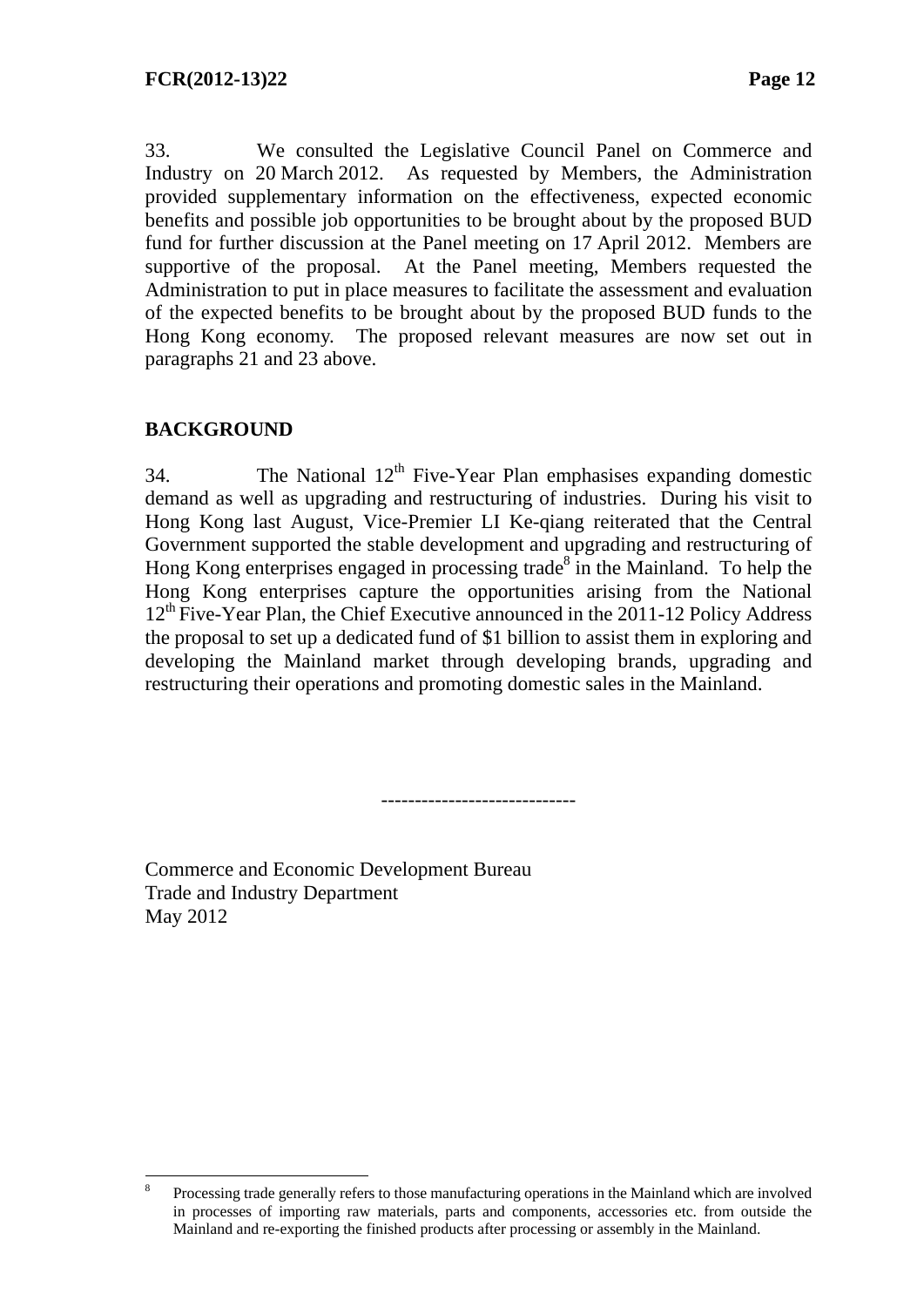# **Some Examples Falling within the Scope of the Dedicated Fund on Branding, Upgrading and Domestic Sales**

### **1. Branding**

- $\triangleright$  Brand Strategy and Positioning corporate brand visioning, product and service planning
- $\triangleright$  Brand Building, Design and Communication brand identity development, rebranding
- $\triangleright$  Brand Management brand protection
- $\triangleright$  Brand Tracking brand equity research and brand sustainability study

# **2. Upgrading & Restructuring**

- $\triangleright$  Business Model Upgrading & Restructuring from Original Equipment Manufacturing (OEM) to Original Design Manufacturing (ODM) and/or Own Branding & Manufacturing (OBM)
- $\triangleright$  Product Innovation and Repositioning product strategy, new product development and design
- $\triangleright$  Materials Management supply chain planning and execution
- $\triangleright$  Technology Upgrading manufacturing technology upgrading, manufacturing automation
- Management Upgrading management system, process re-engineering, quality improvement
- $\triangleright$  Logistics Management warehouse management, distribution management

# **3. Promoting Domestic Sales**

- Domestic Sales Strategic Planning visioning process and strategy formulation
- $\triangleright$  Domestic Sales Business Operation Management operation transformation
- $\triangleright$  Domestic Sales Distribution Management marketing strategy research, sales and distribution development
- Domestic Sales Team Management staff training and development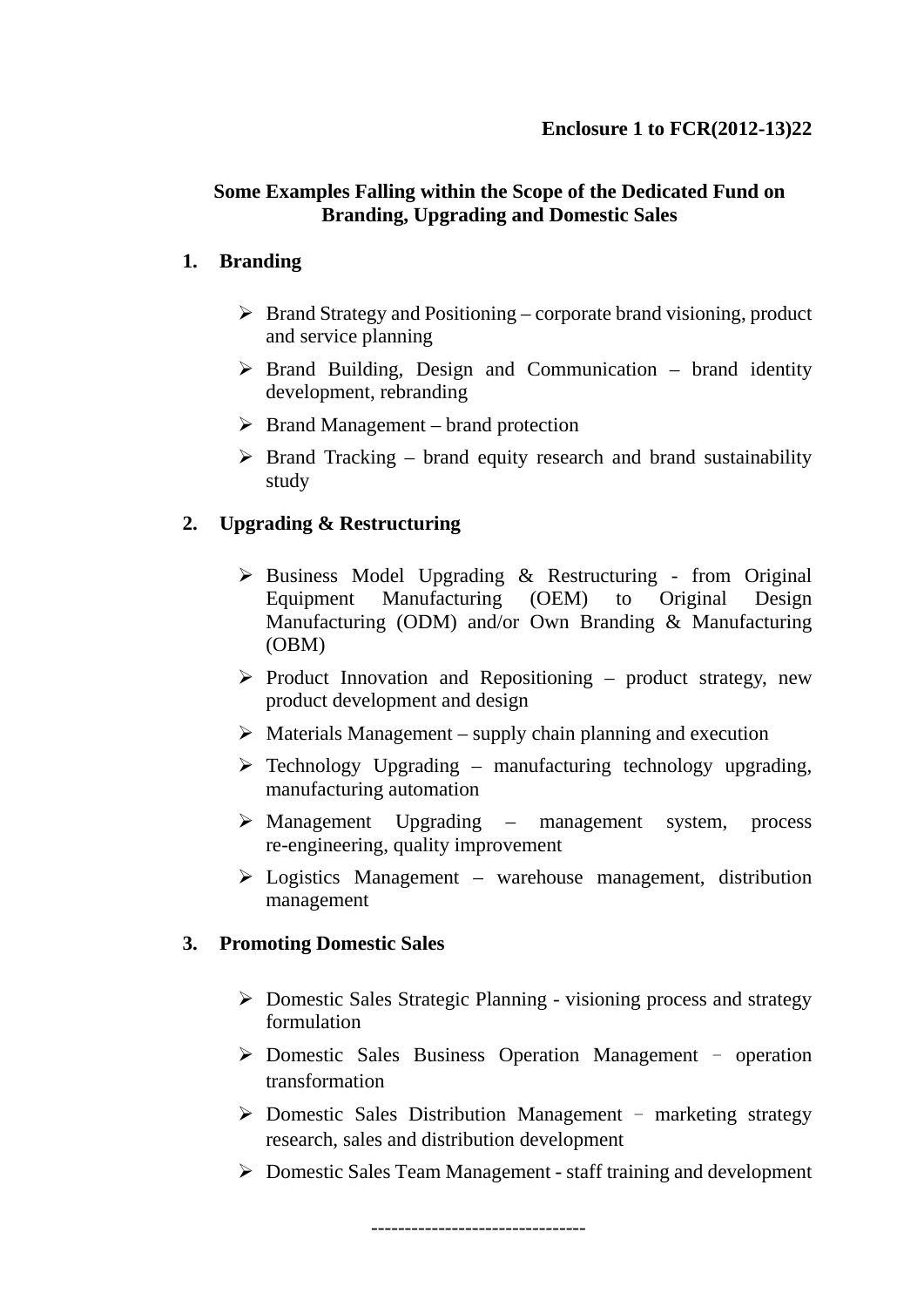#### **Expected Benefits to be brought about by Different Types of Projects supported by the Dedicated Fund on Branding, Upgrading and Domestic Sales (the BUD Fund) to the Hong Kong Economy**

Successful implementation of the enterprise part of the BUD fund will benefit the Hong Kong economy on several fronts. We expect that projects undertaken for developing brands, upgrading and restructuring operations and promoting sales in the Mainland domestic market would benefit the economy in the following ways -

- (a) On brand development, Hong Kong enterprises (e.g. brands in designer apparel, watch and jewelry, traditional Hong Kong-made food products) may apply for the BUD fund to carry out projects such as brand positioning and brand strategy in order to enter the Mainland market. In the process, they will need to engage the expertise from local creative industries such as product image and brand design. If the enterprises can successfully build up their brands and expand their sales network in the Mainland, they have to expand their business operations in Hong Kong, e.g. they have to employ additional staff in Hong Kong for production and product design. There will also be increased demand for services of related sectors such as advertising, logistics, testing and certification, financial services, etc. Even if the production line of some enterprises may be located in the Mainland, successful business development in the Mainland would also require strengthening of their backend support in Hong Kong, e.g. employing more staff to cope with work of marketing and promotion, sales and accounting, etc.
- (b) On developing domestic sales, projects do not need to be confined to local brands. For example, SMEs being agents of local or foreign brands may apply for the BUD fund to undertake projects such as strategic planning or development of sales and distribution channels in order to tap into the Mainland market. Same as brand development, the funded enterprises will need the expertise of other business sectors of Hong Kong, such as sales and marketing, to implement the funded projects, thus benefitting other sectors. Successful expansion of domestic sales in the Mainland will require strengthening of their operations in Hong Kong, e.g. employing more staff for marketing and promotion, sales and accounting, etc; and demand for services provided by other related sectors such as logistics will also increase.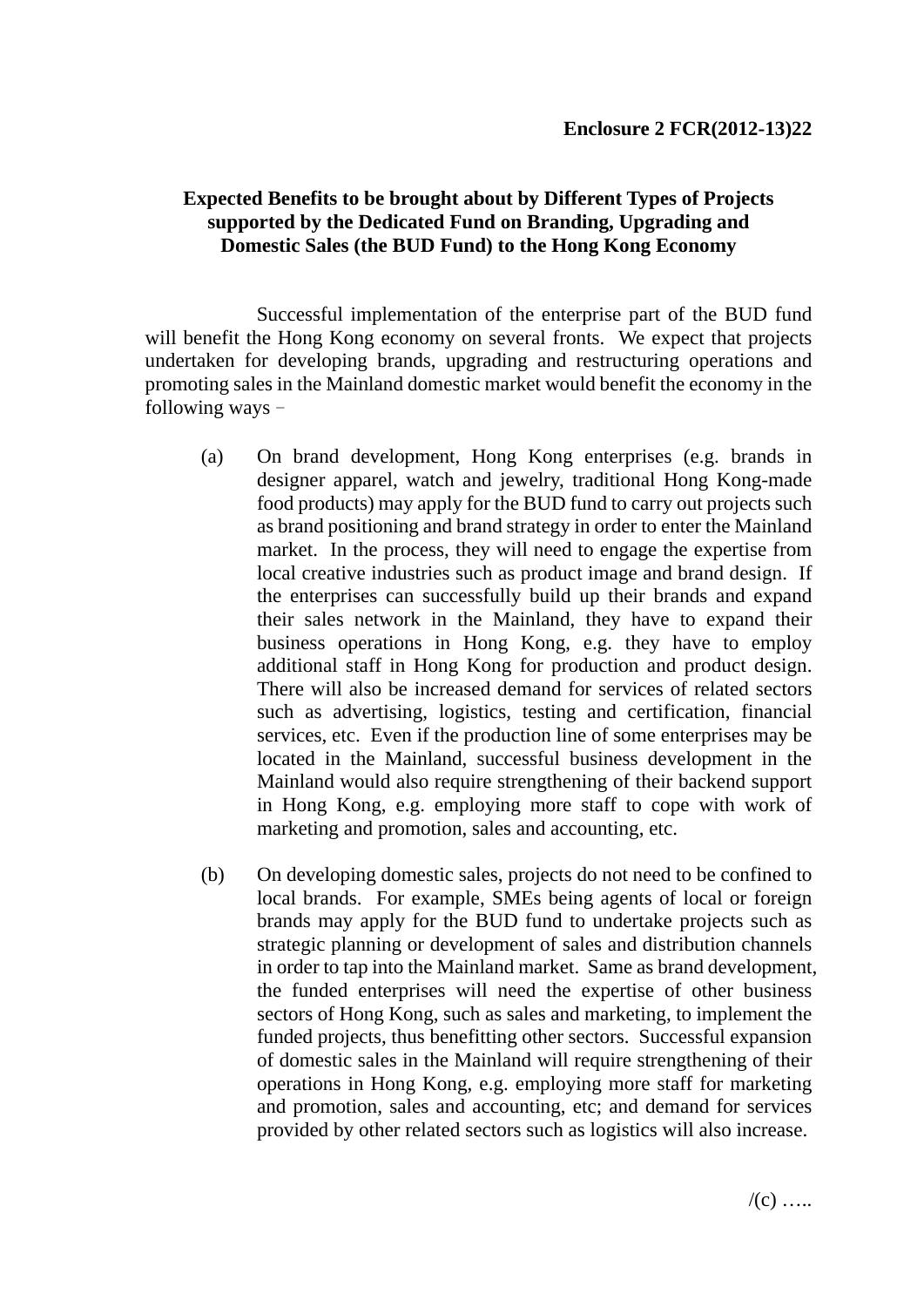(c) On upgrading and restructuring, projects for which enterprises may apply for the BUD fund include technology upgrading of the production lines of the Hong Kong enterprises in the Mainland, improving logistics management and upgrading production modality, etc. The funded enterprises will need the professional assistance of relevant Hong Kong companies including local consultancy companies engaged in production and operation management or certification of International Organisation for Standardisation to implement the funded projects. Furthermore, if the enterprises can successfully upgrade and restructure their business operations, this will help stabilise and even advance their business operations in Hong Kong, thus helping to preserve employment and even create new job opportunities in Hong Kong.

---------------------------------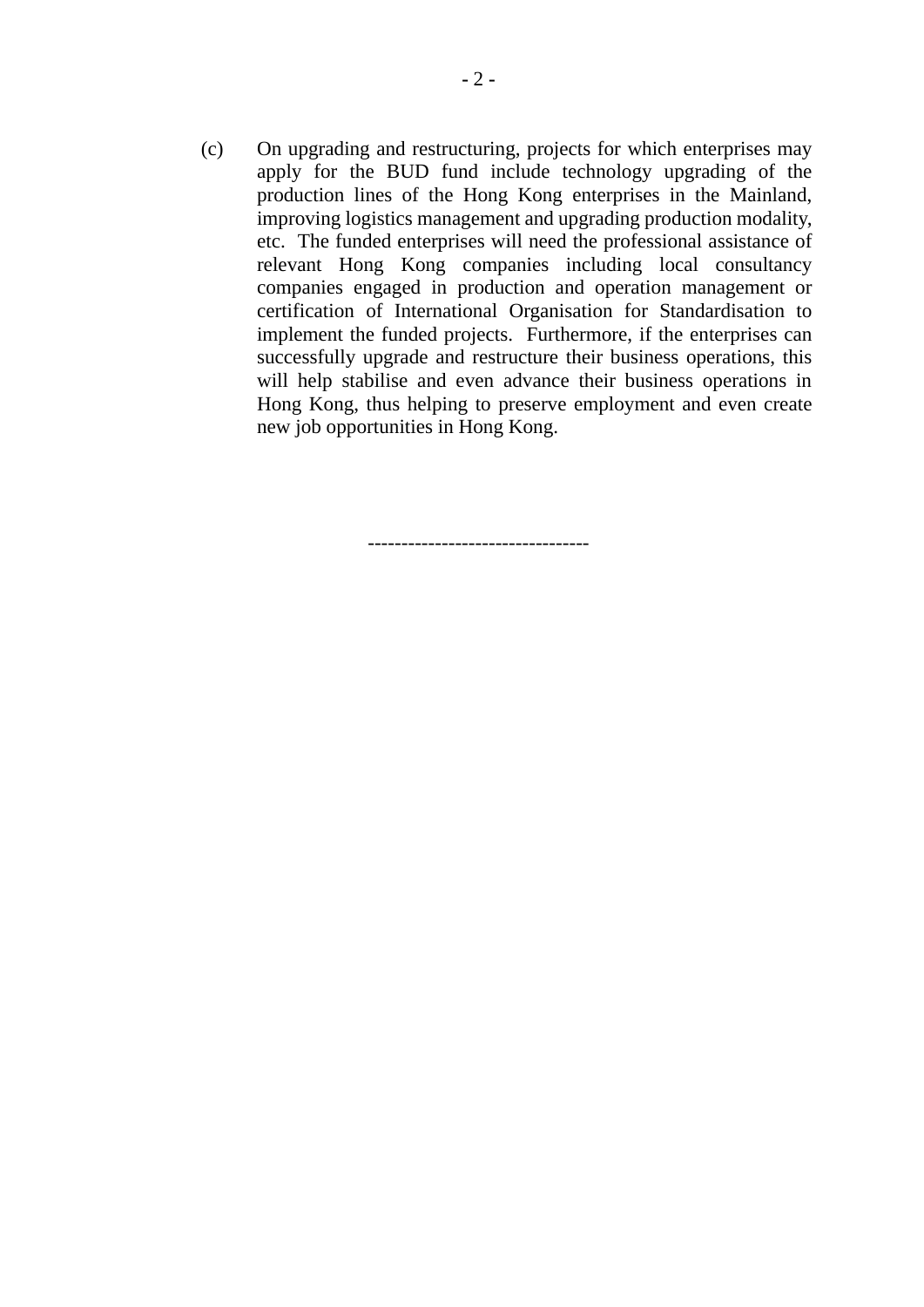**Enclosure 3 to FCR(2012-13)22** 

|                                                                  | <b>Funding by</b><br>Government<br>$(\$'000)$ | <b>Contribution by</b><br><b>HKPC</b><br>(\$'000) | <b>Total Cost</b><br>$(\$'000)$ |  |
|------------------------------------------------------------------|-----------------------------------------------|---------------------------------------------------|---------------------------------|--|
| <b>Enterprise Part</b><br>(I)                                    |                                               |                                                   |                                 |  |
| 1. Funding provided for<br>approved projects <sup>(Note 2)</sup> | 500,000                                       | <b>NA</b>                                         | 500,000                         |  |
| 2. Secretariat Services                                          |                                               |                                                   |                                 |  |
| • Programme Director<br>& Manager <sup>(Note 3)</sup>            | $\theta$                                      | 5,800                                             | 5,800                           |  |
| Programme Team<br>Leader <sup>(Note 4)</sup>                     | 15,000                                        | 5,800                                             | 20,800                          |  |
| • Programme<br>Management &<br>Administration (Note 5)           | 17,000                                        | 3,300                                             | 20,300                          |  |
| • Project<br>Monitoring (Note 6)                                 | 24,000                                        | $\theta$                                          | 24,000                          |  |
| Sub-total                                                        | 56,000                                        | 14,900                                            | 70,900                          |  |
| 3. Promotion, publicity,<br>dissemination and<br>others          |                                               |                                                   |                                 |  |
| • Promotion and<br>publicity <sup>(Note 7)</sup>                 | 2,200                                         | 1,000                                             | 3,200                           |  |
| Dissemination <sup>(Note 8)</sup>                                | 1,000                                         | 600                                               | 1,600                           |  |
| Others (e.g. audit<br>fees) (Note 9)                             | 800                                           | $\theta$                                          | 800                             |  |
| Sub-total                                                        | 4,000                                         | 1,600                                             | 5,600                           |  |
| Sub-total of Part (I)                                            | 560,000                                       | 16,500                                            | 576,500                         |  |
| <b>Organisation</b><br>(II)<br>Part <sup>(Note 10)</sup>         | 440,000                                       | <b>NA</b>                                         | 440,000                         |  |
| <b>TOTAL</b>                                                     | 1,000,000                                     | 16,500                                            | 1,016,500                       |  |

#### **Estimated Cost Breakdown of the Dedicated Fund on Branding, Upgrading and Domestic Sales (the BUD Fund)(Note 1)**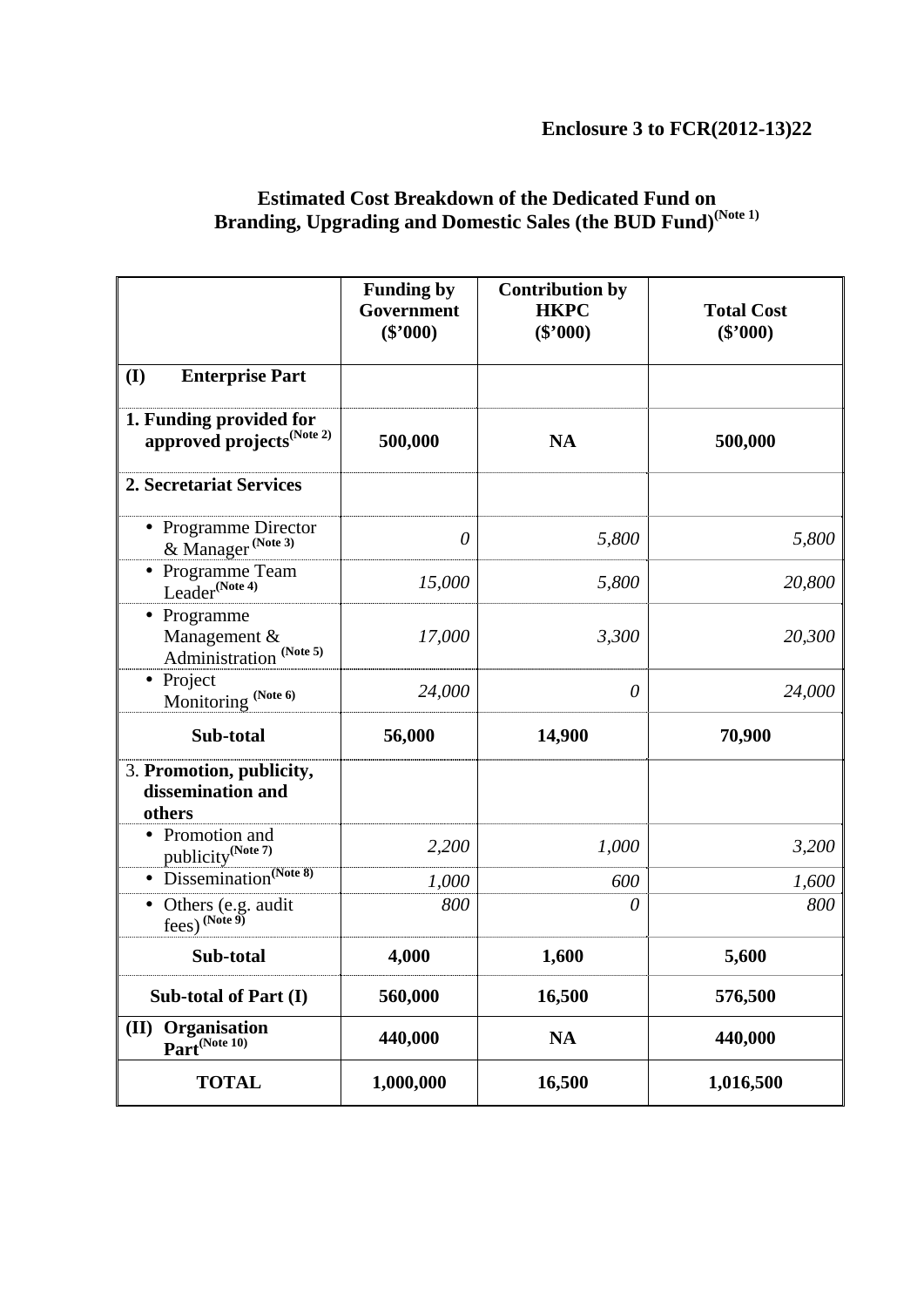#### **Remarks**

- Note 1 : For cost estimation purpose, assuming the BUD fund will be implemented from 1 June 2012 and taking into account the disbursement of funds to approved projects in a phased approach, the actual disbursement funds may continue up to 2019-20 for meeting the requirements of projects approved in the latter phase of the five-year application period.
- Note 2: Assuming 1 000 enterprises each receiving the maximum amount of funding support of \$500,000.
- Note 3: The Hong Kong Productivity Council (HKPC) plans to assign one General Manager and one Principal Consultant to work on a part-time basis to oversee and supervise the implementation of the enterprise part of the BUD fund, as part of its contribution to this part of the BUD fund.

The manpower arrangements would be reviewed and suitably adjusted as necessary having regard to the workload and other relevant factors.

Note 4 : Funding by Government

The HKPC plans to engage one full-time dedicated Senior Consultant to act as the Programme Team Leader to coordinate the overall implementation of the enterprise part of the BUD fund.

#### Contribution by the HKPC

The HKPC also plans to assign one Senior Consultant to work on a part-time basis to assist in the work of the Team Leader, as part of its contribution to the implementation of the enterprise part of the BUD fund.

The manpower arrangements would be reviewed and suitably adjusted as necessary having regard to the workload and other relevant factors.

Note 5 : Funding by Government

The HKPC plans to engage a team comprising a number of Consultants and Project Officer to assist in programme management and administration. At the peak of the application period during which there would be substantial work relating to application processing, disbursement of funds and organisation of publicity and promotion activities, etc, the HKPC anticipates the need to engage three Consultants and one Project Officer to handle the work concerned.

#### Contribution by the HKPC

The HKPC also plans to assign two Consultants and one Project Officer to work on a part-time basis to assist in the work of the programme management and administration team, as part of its contribution to the implementation of the enterprise part of the BUD fund.

The manpower arrangements would be reviewed and suitably adjusted as necessary having regard to the workload and other relevant factors.